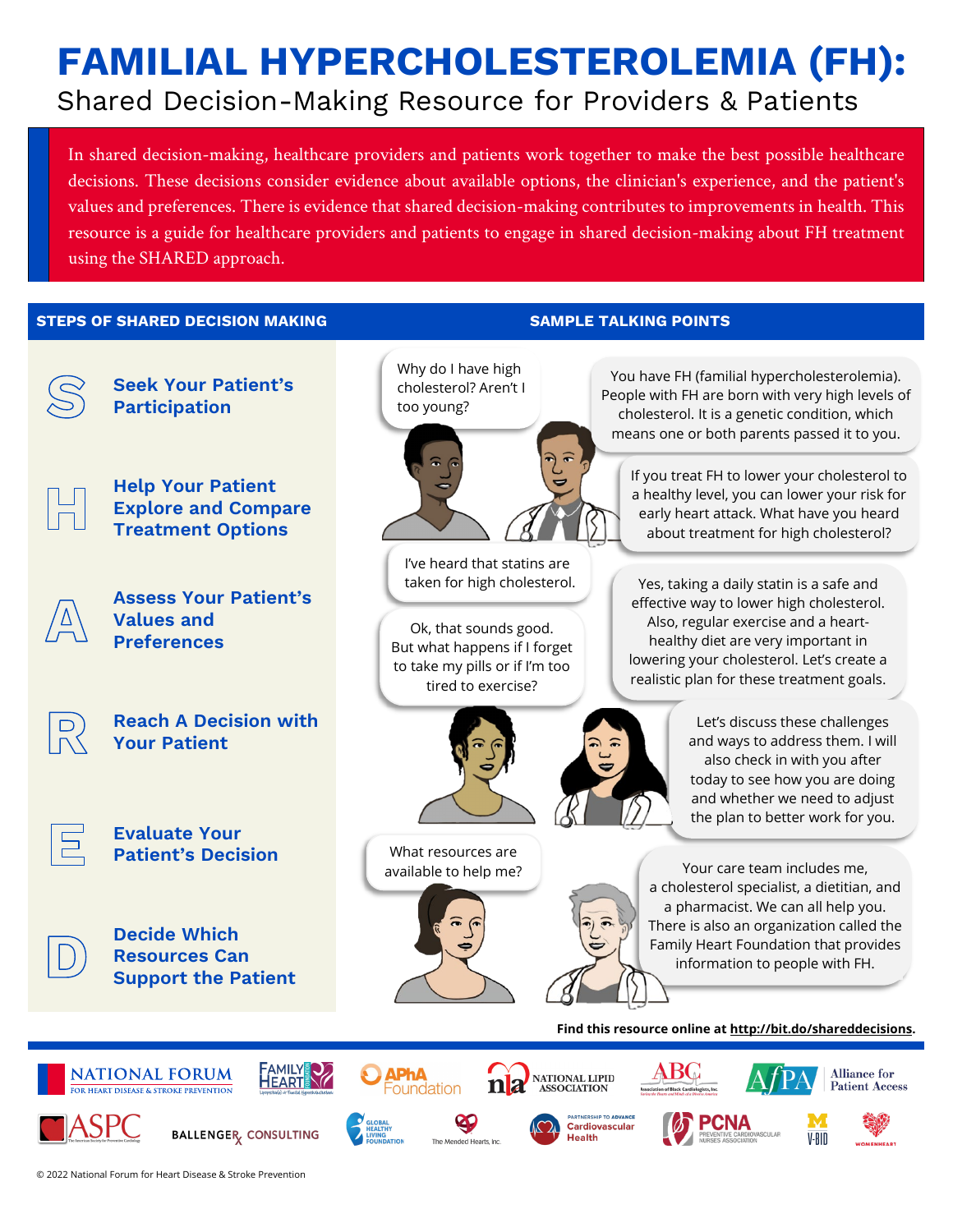### **FOR PROVIDERS FH Treatment Shared Decision-Making Guide**



### **Step 1: Seek Your Patient's Participation**

Many patients are unaware that they can and should participate in their health care decision-making. Communicate that a choice exists and invite your patient to participate in the process.

#### **Summarize the health problem:**

- "FH is an inherited condition, meaning one or more parents passed down FH to you. People with FH are born with dangerously high levels of LDL cholesterol."
- "Your LDL cholesterol will remain very high without treatment. A person with FH can have a heart attack as early as in their 40s or younger."

**Invite your patient to be involved in decisions.** Invite your patient to ask questions and discuss options with you.

- "What questions do you have about FH?"
- "High LDL cholesterol can be lowered with a combination of medicine, lifestyle changes, and other therapy. I'd like to discuss these treatment options with you. Then, we can decide together what may be best for you."

### **Step 2: Help Your Patient Explore and Compare Treatment Options**

Discussing options with your patient can help you build a trusting relationship.

### **Assess what your patient already knows about his or her options.**

• "What have you heard about treating FH or high cholesterol?"

**Explain each option clearly, using plain language.** Avoid using technical or medical jargon. Point out when there are clear differences between specific options.

- "A healthy diet, regular exercise, a healthy weight and not smoking are important steps to control high cholesterol."
- "Many people with FH also need to take one or several medicines to lower their cholesterol levels."
- "Statins are the most common medications used to lower LDL cholesterol. Your doctor may also recommend other medications."

Some resources include:

- Family Heart Foundation "FH Treatments":<https://familyheart.org/fh-treatments>
- Foundation of the National Lipid Association: [https://www.learnyourlipids.com/lipid-disorders/familial-hypercholesterolemia](https://www.learnyourlipids.com/lipid-disorders/familial-hypercholesterolemia/)
- National Lipid Association Clinician's Lifestyle Modification Toolbox:<https://www.lipid.org/clmt>

Talking points are provided in the accompanying patient handout, **["Living with FH"](#page-4-0) (page 5 of this [document\)](#page-4-0)**.

The Value & Access Collaboration facilitated by the National Forum for Heart Disease & Stroke Prevention developed this resource. It was made possible by support from Amgen (Founding Sponsor), BMS-Pfizer Alliance, Novartis, and Regeneron.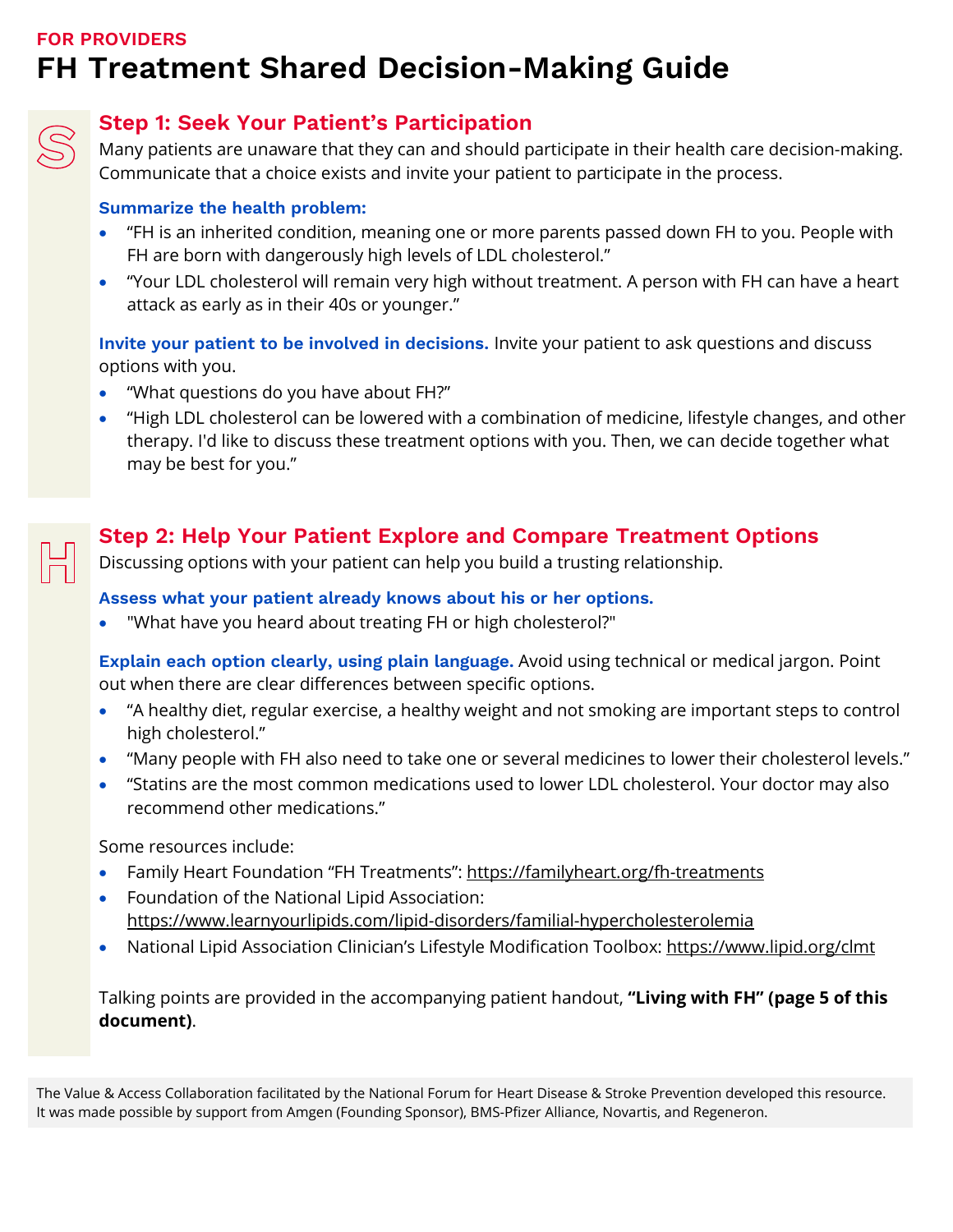### **FOR PROVIDERS FH Treatment Shared Decision-Making Guide**



R

 $\boxed{5}$ 

### **Step 3: Assess Your Patient's Values and Preferences**

**Encourage your patient to talk about what is important to him or her regarding the options.** Use open-ended questions and listen actively to your patient.

- "What are the benefits of treating FH for you?" "What are the disadvantages?" "Do the benefits outweigh the disadvantages?"
- "Which lifestyle and treatment goals are achievable for you?"
- "What worries you the most about FH treatment?"

**Acknowledge the values and preferences that matter to your patient.** Paraphrase what you have heard from your patient. This signals to your patient you are listening to his or her perspective.

### **Step 4: Reach a Decision With Your Patient**

**Ask if he or she is ready to make a decision or if they have any additional questions.** Follow up with your patient if they request more time to consider the options.

- "Now that we discussed your treatment options, which treatment do you think is right for you?"
- "What additional questions do you have about your treatment options?"

The decisions can be documented in the accompanying **["FH Treatment Planning Worksheet" \(page](#page-3-0)  [4 of this document\)](#page-3-0)**.

### **Step 5: Evaluate Your Patient's Decision**

**Make plans to review the decision in the future.** Remind your patient that decisions may be reviewed and some can be changed if they are not working well for your patient.

- "We will check your cholesterol levels to see how well the treatment is working."
- "Side effects are uncommon, but if you do have any, we can try a different medicine or change the dose (amount) you are taking."

### **Step 6: Decide Which Local Resources Will Effectively Support the Patient**

**Share resources to support patients**, including their cardiovascular care team (such as FH specialist, lipid (cholesterol) specialist, pharmacist, registered dietitian). Give contact information for each resource. The Family Heart Foundation maintains a directory of FH specialists: [https://familyheart.org/find-specialist.](https://familyheart.org/find-specialist)

#### **References**

- [The SHARE Approach.](https://www.ahrq.gov/health-literacy/professional-training/shared-decision/tool/resource-2.html) Content last reviewed October 2020. Agency for Healthcare Research and Quality, Rockville, MD.
- Hegele RA, Gidding SS, Ginsberg HN, et al. Nonstatin low-density lipoprotein-lowering therapy and cardiovascular risk [reduction-Statement from ATVB Council.](https://pubmed.ncbi.nlm.nih.gov/26376908/) *Arterioscler Thromb Vasc Biol*. 2015 Nov;35(11):2269-80.
- Wang A, Richhariya A, Gandra SR, et al. Systematic review of low-density lipoprotein cholesterol apheresis for the [treatment of familial hypercholesterolemia.](https://pubmed.ncbi.nlm.nih.gov/27385428/) *J Am Heart Assoc*. 2016;5(7):e003294.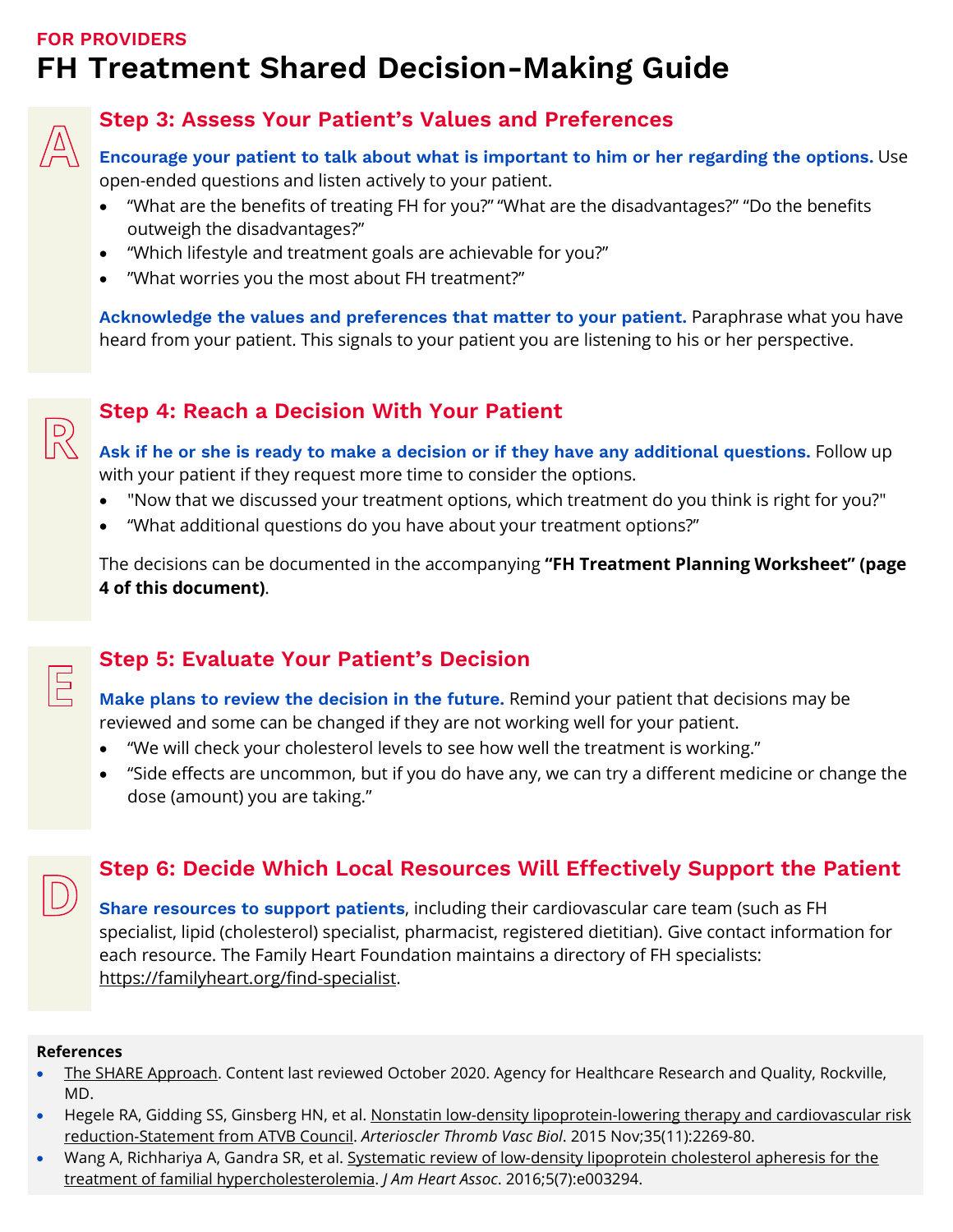#### <span id="page-3-0"></span>**FOR PROVIDERS & PATIENTS**

# **FH Treatment Planning Worksheet**

Visit date: \_\_\_\_\_\_\_\_\_\_\_\_\_\_\_\_\_\_\_\_\_\_\_\_\_\_\_\_\_\_\_\_\_\_\_\_\_\_\_\_\_\_\_\_

What treatment goals are achievable for you?



#### **Lab Results**

|             | <b>Lab Results</b>          |       |           |       |           |                   |
|-------------|-----------------------------|-------|-----------|-------|-----------|-------------------|
| <b>Date</b> | <b>Total</b><br>cholesterol | HDL-C | Non-HDL-C | LDL-C | <b>TG</b> | <b>Medication</b> |
|             | Desirable values            |       |           |       |           | <b>Changes</b>    |
|             |                             |       |           |       |           |                   |
|             |                             |       |           |       |           |                   |
|             |                             |       |           |       |           |                   |
|             |                             |       |           |       |           |                   |
|             |                             |       |           |       |           |                   |

HDL-C= high-density lipoprotein cholesterol; Non-HDL-C = non-high-density lipoprotein cholesterol; LDL-C= low-density lipoprotein cholesterol; TG = triglyceride

#### **My Cardiovascular Care Team**

| <b>Provider</b>        | <b>Contact Info</b> | <b>Provider</b>       | <b>Contact Info</b> |
|------------------------|---------------------|-----------------------|---------------------|
| Primary care provider  |                     | Registered dietitian  |                     |
| Cholesterol specialist |                     | Pharmacist            |                     |
| Other specialist       |                     | Health insurance plan |                     |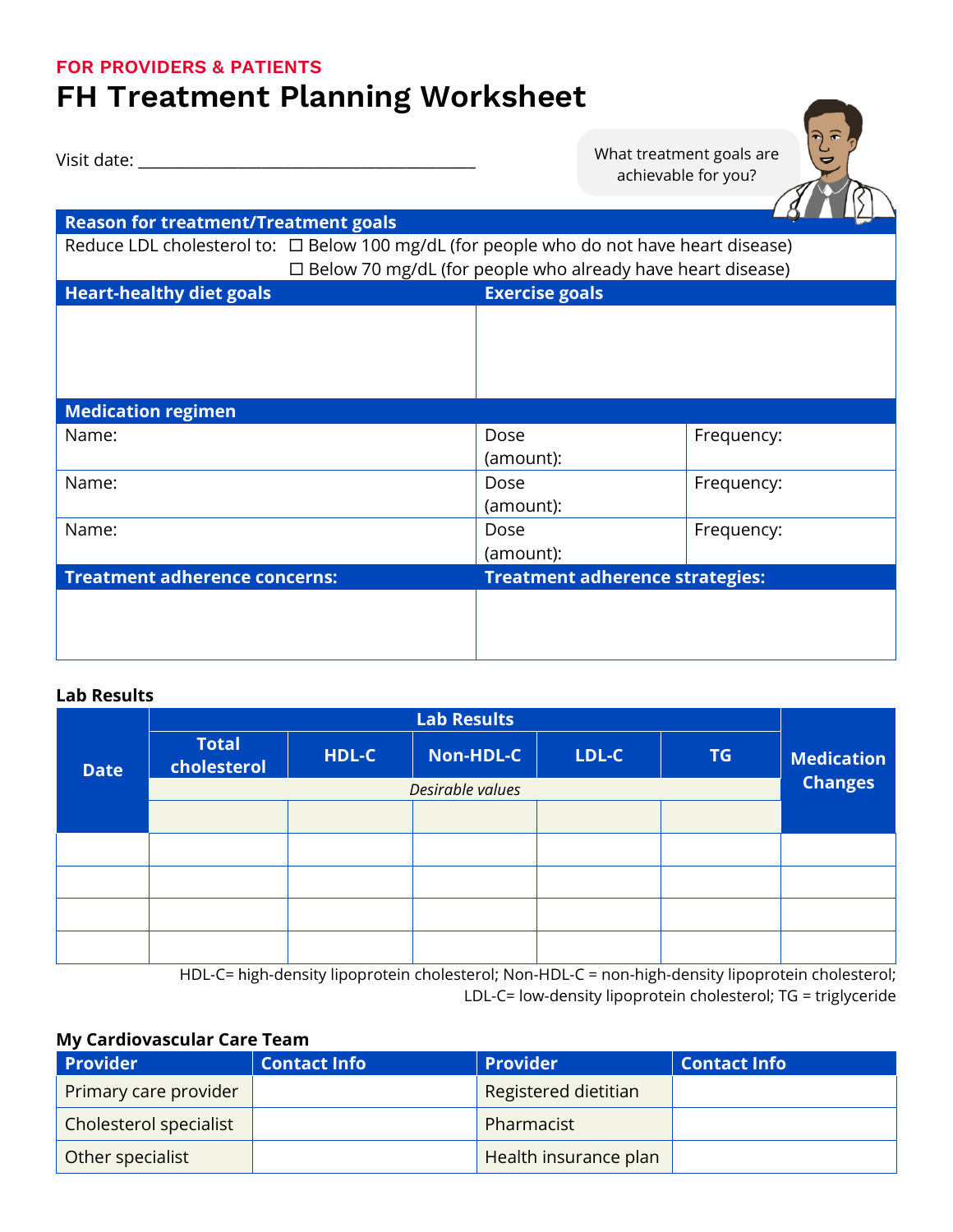## <span id="page-4-0"></span>**FOR PATIENTS Living with FH(Familial Hypercholesterolemia)**



### **What is FH?**

FH is an inherited condition passed down from one or both parents. A person with FH is born with dangerously high levels of LDL cholesterol.



### **LDL cholesterol level (mg/dL)**

| Person with FH | 190 or above |
|----------------|--------------|
| Healthy level  | 100 or below |

High levels of LDL cholesterol can increase risk for heart attack and stroke. People with FH are more likely to have early heart attack.



## **How can I lower my risk for early heart attack?**

Risk of heart attack and heart disease can be lowered by treating FH early. A combination of medicine, lifestyle changes and other therapy can lower LDL cholesterol to a healthy level.



| <b>Strategies to lower LDL cholesterol</b> |                                                                                                                                                    |  |  |  |
|--------------------------------------------|----------------------------------------------------------------------------------------------------------------------------------------------------|--|--|--|
| $\varphi$                                  | Heart-healthy diet                                                                                                                                 |  |  |  |
|                                            | Maintaining a healthy weight                                                                                                                       |  |  |  |
| Lifestyle                                  | Physical activity (2.5 hours of physical activity per week)                                                                                        |  |  |  |
| changes                                    | No smoking                                                                                                                                         |  |  |  |
| <b>Medicine</b>                            | Statins, ezetimibe, bile acid sequestrants, PCSK9-<br>inhibitors, bempedoic acid, inclisiran, lomitapide (HoFH<br>only) and evinacumab (HoFH only) |  |  |  |

If LDL cholesterol is not controlled with lifestyle changes and medicine, see a doctor who is a lipid (cholesterol) specialist. The lipid specialist may recommend other therapy, including a procedure to remove LDL cholesterol from the blood (lipoprotein apheresis).